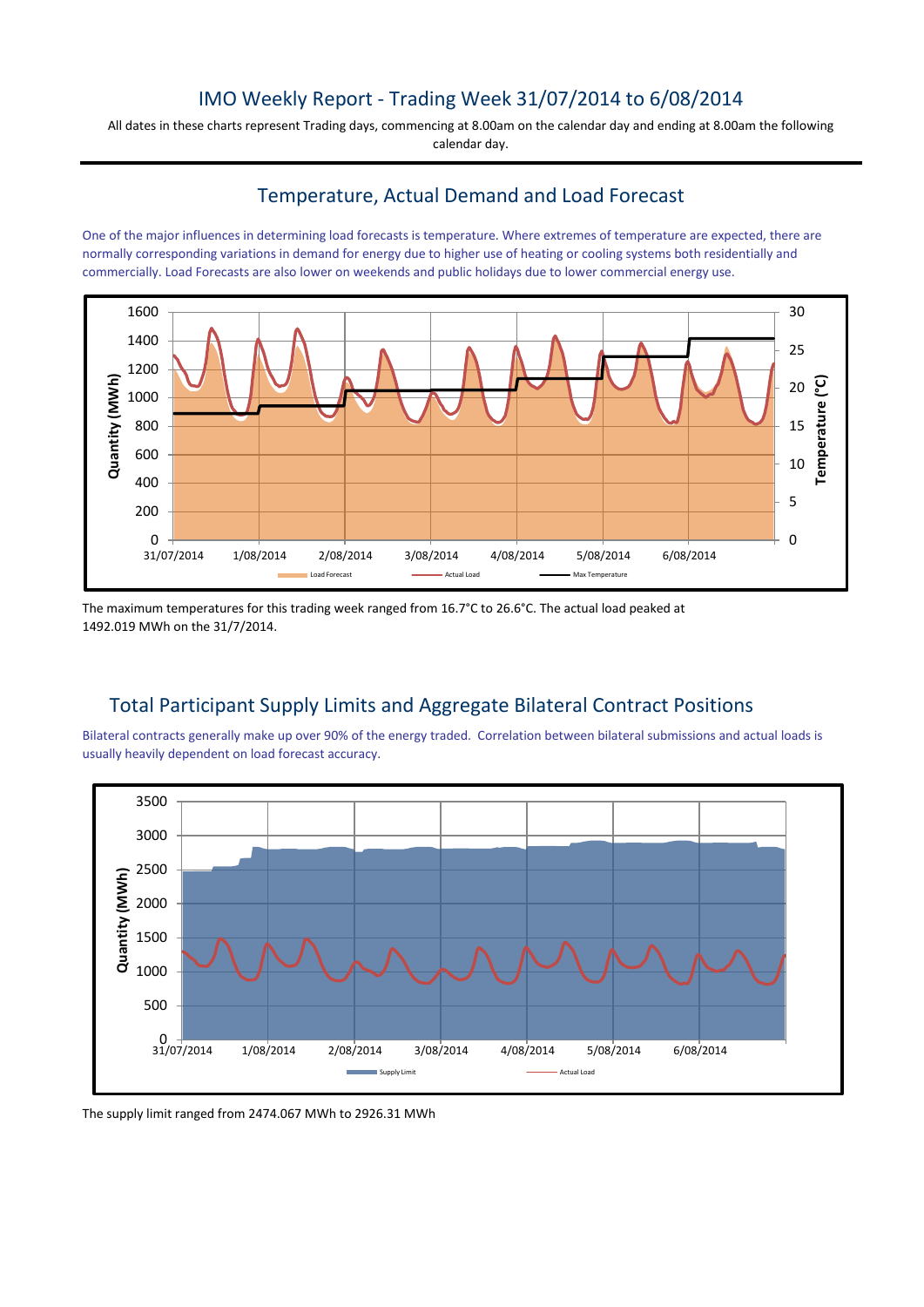#### Net Balancing Market Trades

Bilateral contracts and STEM trading are generally based on the forecast energy requirements of Participants. When the forecast requirements are higher or lower than the actual requirements for a day, this Market energy must be bought and sold in the balancing mechanism. This graph shows the estimated net balancing trades.



The majority of the balancing activity this week occurred within Balancing Demand. The maximum balancing demand for the week reached 166.252 MWh on the 31/7/2014. The maximum balancing supply for the week reached -128.334 MWh on the 31/7/2012.

## Total Traded Energy

This chart represents a comparison between the total net energy that is traded in Bilateral Contracts, the STEM and the balancing mechanism. Balancing Supply represents cases in which the total contract position is greater than the demand and customers must supply energy back to balancing. Balancing Demand represents cases in which the total contract position is less than the demand and customers must purchase energy from balancing.



Total balancing supply equalled -7185.511 MWh whereas total balancing demand equalled 8376.732 MWh. The Total STEM Traded quantity was 13168.949 MWh, with the STEM Clearing Quantity ranging between 24.017 MWh and 105.664 MWh.